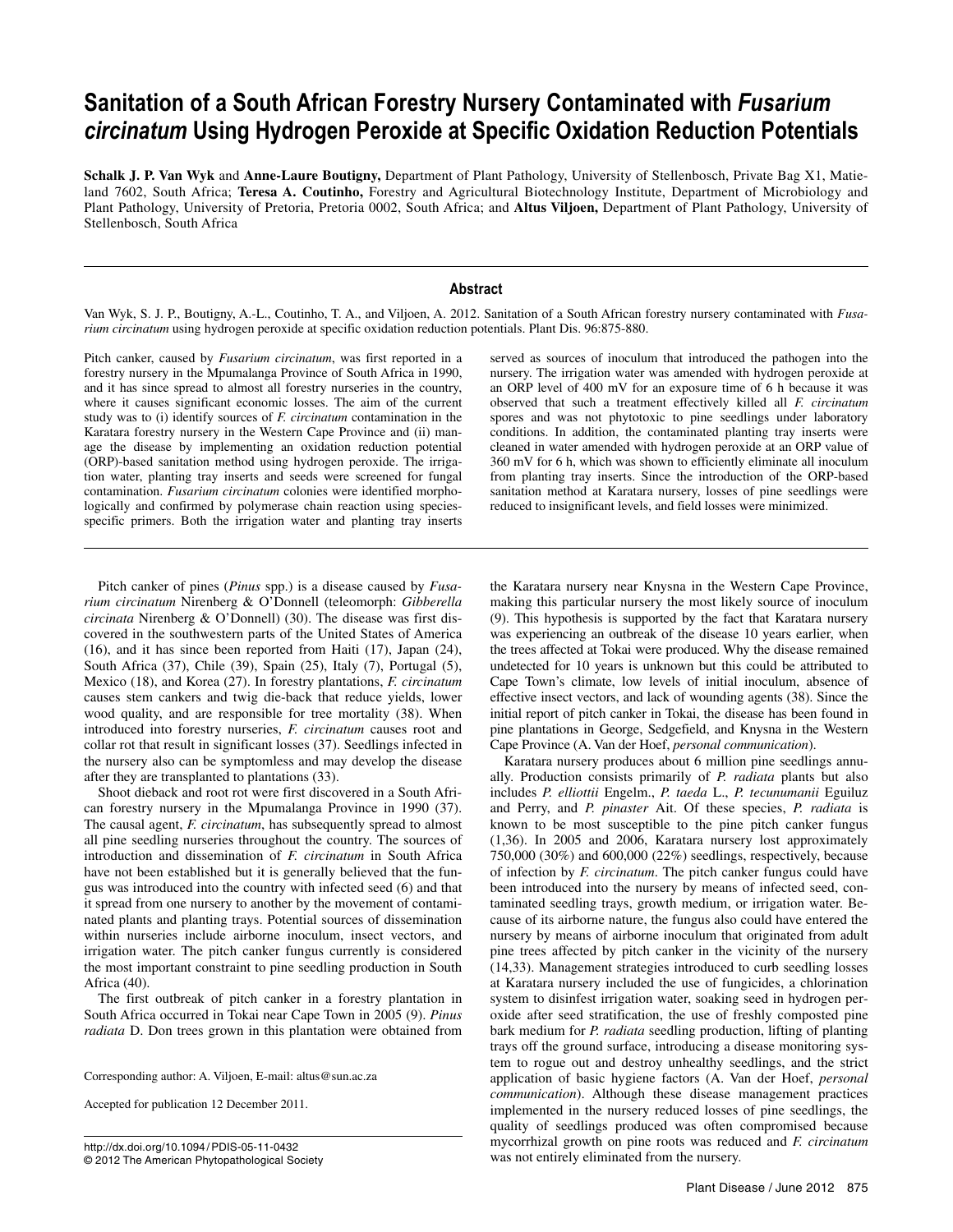Current strategies available for sanitation of irrigation water include the use of ozone and chlorine (12,41). Ozone-generating plants, although very effective, are expensive to install and the maintenance costs of these plants are high (41). The use of chlorine is a common method used for sanitation of irrigation water in South Africa, and chlorine levels of 2 to 3 ppm are effective in either reducing or eliminating *F. circinatum* in irrigation water (2). However, high levels of chlorine in the irrigation water can have detrimental effects on mycorrhizal fungi and on seedling roots that, in turn, can lead to stressed seedlings that are more susceptible to diseases (4). Chlorine also is corrosive, effective only within a narrow pH range, and leads to the formation of harmful chlorinated by-products (31,42). An alternative to chlorine and ozone as an irrigation water disinfectant is hydrogen peroxide. Hydrogen peroxide raises the oxidation reduction potential (ORP) of the irrigation water and, in this way, eliminates pathogens that are harmful to plants and animals (22,23,29).

In this study, three potential sources of inoculum at Karatara nursery were screened for the presence of *F. circinatum*. These included irrigation water, pine seed, and planting tray inserts. Irrigation water was considered a potential source of inoculum because a small pond next to the nursery was used for irrigating seedlings in the nursery. Seed were suspected as a potential source of inoculum because they were harvested from a seed orchard next to the nursery where some trees have shown symptoms of pitch canker. Seed planted in the nursery also were obtained from orchards in other locations in South Africa where no pitch canker symptoms had been observed. Pine seedlings at Karatara nursery are grown in plastic trays, each consisting of 98 removable tubelike inserts. When seedlings reach the appropriate age and physiological stage, they are transplanted to plantations. The inserts are then cleaned and reused. The cleaning process for the inserts involves removal of excess compost medium; soaking in a commercial disinfectant containing washed neutral oil, high-boiling tar acids, and methanol called Jeyes Fluid (Jeyes Professional Division Limited, Lancashire, UK); followed by drying. The plant inserts, in which individual pine seedlings are planted, were considered a potential source of *F. circinatum* inoculum because these inserts are reused. The planting medium, composted pine bark, was not considered a potential source of inoculum because fresh medium is obtained from pitch canker-free areas in South Africa, and because the medium is not reused. Composted pine bark medium also often has disease-suppressive properties resulting from colonization by beneficial microbes (19).

The current study was initiated to identify sources of *F. circinatum* that affect pine seedlings in the Karatara nursery. Once identified, an attempt was made to eradicate these sources in an affordable, effective, and environmentally sound way. Despite the limited information available for the use of ORP-based methods involving hydrogen peroxide for the elimination of plant pathogens (29), hydrogen peroxide was tested as a sanitizing agent to disinfect irrigation water and planting tray inserts at the Karatara nursery. Different ORP levels and exposure times were optimized to ensure elimination of *F. circinatum* without causing damage to pine seedlings.

## **Materials and Methods**

**Identification of sources of inoculum.** *Irrigation water.* The pine seedlings produced in Karatara nursery obtain irrigation water from a medium-size pond (approximately 60 m long by 40 m wide by 5 m deep) that is situated 50 m away from the nursery on the boundary of a pine plantation. From the pond, water is being pumped into two reservoirs built in series: the first reservoir has a diameter of 8.1 m and a height of 1.6 m and the second reservoir has a diameter of 10 m and is 2.2 m deep. Water is sprayed from the second reservoir onto the seedlings in the nursery. At the time of the first collection to identify sources of inoculum, calcium hypochlorite was added between the first and the second reservoir to elevate the concentration in the second reservoir to 5 ppm. Ten samples, each consisting of 1 liter of water, were collected from

876 Plant Disease / Vol. 96 No. 6

each of the four points in the irrigation system, including the pond, the first reservoir, the second reservoir, and at a single irrigation point in the nursery. Water samples were then filtered through sterile Whatman number 1 filter papers (Whatman, South Africa) using a vacuum pump assembly (Picolino, South Africa). Each filter paper was placed for 10 s onto *Fusarium*-selective agar (FSA; 33) in order to transfer *Fusarium* spores. After 5 to 7 days of incubation, suspected *Fusarium* colonies were subcultured onto potato dextrose agar (PDA) plates, single-spored, and incubated for 10 days on PDA and carnation leaf agar (CLA) plates for morphological identification (28). If identities were uncertain, identification was confirmed using molecular techniques as described below.

*Seed.* In a first screening, seed samples representing all *Pinus* spp. grown at Karatara nursery, including *P. tecunumanii*, *P. elliottii*, *P. taeda*, *P. pinaster,* and *P. radiata*, first and second generation, were tested for contamination with *F. circinatum*. *P. radiata* second-generation is the open-pollinated progeny of first-generation *P. radiata* plants that are produced in an effort to improve growth characteristics in the species. Of each batch, 50 untreated and 50 surface-sterilized seeds were placed directly onto PDA plates containing neomycin (0.12 g/liter), with five seeds per petri dish. Surface sterilization was accomplished by dipping seed in 70% ethanol for 1 min, then in 3% sodium hypochlorite for 3 min, and then washing them three times in sterile distilled water (26). In addition, the seed coats of another 50 seeds of each batch were removed and the endosperm and embryo were placed on PDA. In a second screening, 500 untreated and 500 surface-sterilized *P. radiata* firstand second-generation seeds from the same batches were tested further as described above. *Fusarium* colonies that developed from any of the seed were subcultured, single spored, and identified to species.

*Seedling tray inserts.* Tray inserts were collected from the nursery for testing for contamination with *F. circinatum*. During the first collection, dirty tray inserts were cleaned by nursery employees for reuse by removing excess soil residues present on the inside of inserts and washing with Jeyes Fluid, which is a treatment implemented by the nursery personnel. Fifty seedling tray inserts each were randomly selected before and after they were cleaned. Soil residues that remained on the inside of the inserts after cleaning were scraped off and collected in bottles containing 5 ml of sterile water, and subsequently plated on FSA for identification of *F. circinatum*.

**Molecular identification of** *F. circinatum***.** For molecular identification, approximately 100 mg of fresh mycelia was scraped from the PDA plates with single-spored colonies and transferred to 1.5-ml microtubes. DNA was then extracted using the Wizard SV genomic DNA purification system (Promega, South Africa). The pitch canker pathogen was identified by using species-specific primers CIRC1A and CIRC4A for *F. circinatum* (33). The polymerase chain reaction (PCR) mixture contained 13.5  $\mu$ l of H<sub>2</sub>O, 2.5  $\mu$ l of 10× PCR buffer, 2.0  $\mu$ l of 50 mM MgCl<sub>2</sub>, 0.8  $\mu$ l of deoxynucleoside mixture (10 mM), 0.5 µl of each primer (50 mM), 0.2 µl of Platinum *Taq* DNA polymerase (Invitrogen, South Africa), and 5 µl of template DNA (corresponding to approximately 250 ng of DNA). PCR amplification consisted of an initial step at 94.0°C for 3 min; followed by 45 cycles of 94°C for 35 s, 68°C for 55 s, and 72°C for 50 s; with a final extension step at 72°C for 12 min. Resulting PCR products were separated by gel electrophoresis, and the gels were stained with ethidium bromide and visualized under UV lights. The *F. circinatum* isolate FCC 3577 (obtained from the Forestry and Agricultural Biotechnology Institute, University of Pretoria, Pretoria, South Africa) was used as a positive control.

**Effect of hydrogen peroxide at different ORP levels and different exposure times on** *F. circinatum***.** *F. circinatum* (reference isolate FCC 3577) was grown on PDA plates for 14 days at 25°C. A spore suspension was prepared from these plates by adding 2 ml of sterile distilled water to each plate and gently loosening the fungal spores with a bent glass rod. The spore suspension was then filtered through four layers of cheese cloth to remove pieces of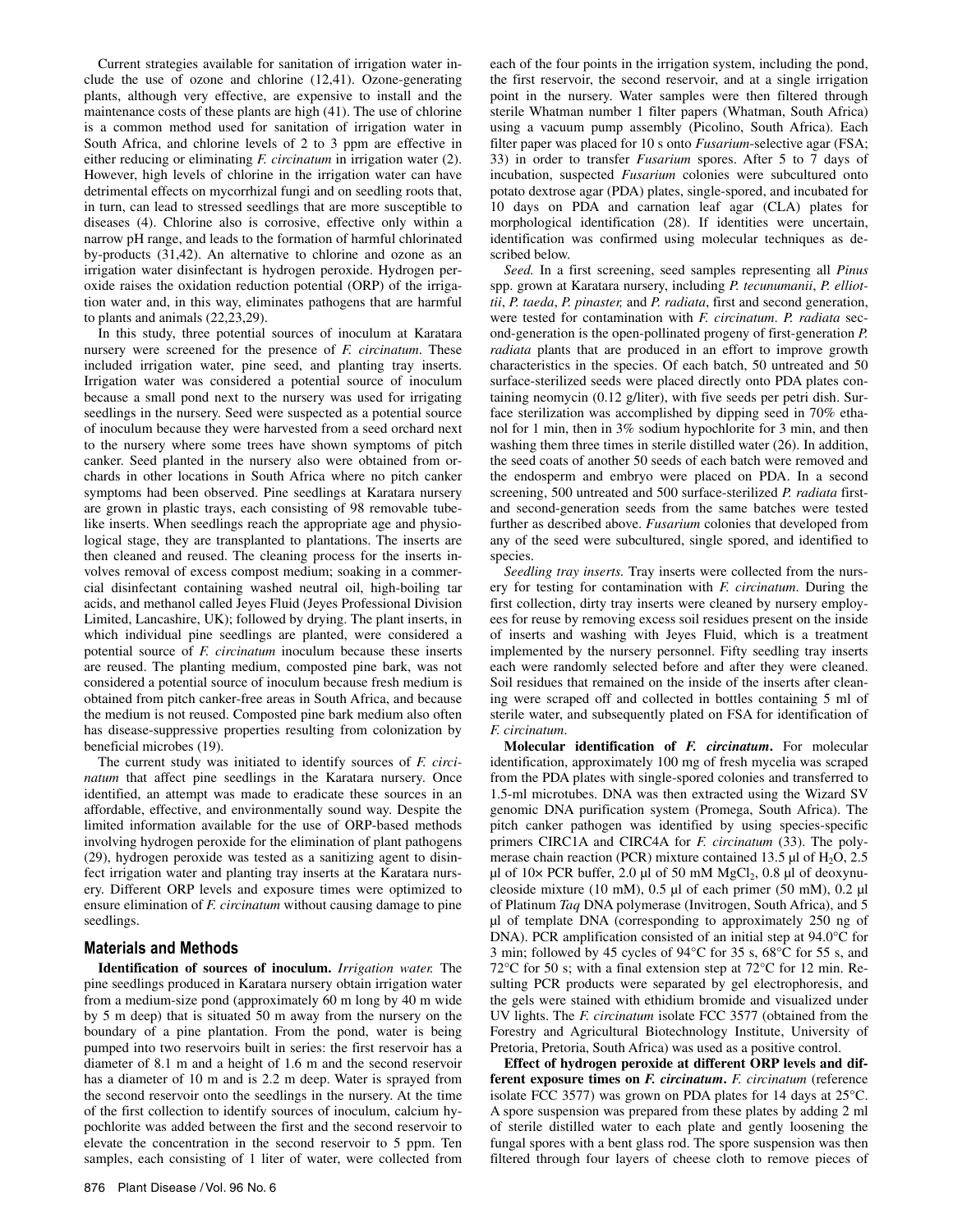mycelium and agar. The final spore concentration was determined with a Bright-Line hemacytometer (Boeco, South Africa) and adjusted to  $10^7$  spores/ml.

To prepare water with a range of ORP levels, six 500-ml glass beakers containing 200 ml of deionized sterile water were placed on a magnetic stirrer. The control did not receive any hydrogen peroxide and had a final ORP level of 180 mV as measured with a handheld ORP meter (Hanna Instruments, South Africa). The ORP of the water in the other five beakers was adjusted by adding hydrogen peroxide (Hyprox 500; Protea Chemicals, South Africa) in order to raise ORP levels to 300, 350, 400, 450, and 500 mV. The beakers were then left in the laboratory at room temperature, and the ORP was again measured 6 and 24 h after the ORP values had been set.

In order to test the effect of the different ORP levels on *F. circinatum* at different exposure times, 20 ml of the *F. circinatum* spore suspension were added to 180 ml of water representing each of the six different ORP values to obtain a final spore concentration of 106 spores/ml. After exposing the spore suspensions to the different ORP levels for time periods of 30 s, 5 min, 30 min, 2 h, 6 h, and 24 h, survival of *F. circinatum* spores was determined. Samples (1 ml) were taken for the each ORP value from the same container at the different time points, and a 10-fold dilution series was prepared in sterile distilled water ranging from  $10^5$  to  $10^1$  spores/ml. A 1-ml subsample for each ORP level and time point were then transferred to PDA plates, with five plates used for each dilution point. The plates were then incubated at 25°C and the average number of CFU per milliliter of water of each ORP value and at each time point was calculated after 3 days. The experiment was conducted twice.

**Phytotoxicity of hydrogen peroxide-amended water to** *P. radiata* **seedlings.** Healthy 6-month-old *P. radiata* seedlings were irrigated daily for 30 days with hydrogen peroxide-amended water at ORP values of 300, 350, 400, 450, and 500 mV. The control treatment consisted of seedlings that were given water without hydrogen peroxide added (ORP value of 180 mV). The seedlings were arranged in a randomized block design with four replications and 14 seedlings per replicate and, after treatment, they were monitored daily for phytotoxicity. Seedling mortality was documented for 30 days.

**Treatment and elimination of sources of inoculum.** *Irrigation water.* At the time of the second collection, a hydrogen peroxide treatment had been implemented to treat the irrigation water. Hydrogen peroxide was added to the irrigation water in one of the reservoirs at Karatara nursery to raise the ORP level to 400 mV and was retained in the reservoir for at least 6 h before it was released. When the water was used to irrigate the seedlings in the nursery, the ORP level had dropped to 340 mV. Twelve samples, consisting of 500 ml of water each, were collected from each sampling point, which included the pond, one of the reservoirs, and at a single irrigation point in the nursery. Irrigation water was then tested for the presence of *F. circinatum* as described above.

*Seedling tray inserts.* During the second collection, planting tray inserts were collected from Karatara nursery after the cleaning process was modified by replacing the commercial disinfectant with an ORP treatment using hydrogen peroxide. Planting tray inserts were cleaned by the nursery personnel by removing all the debris and growth medium from them and soaking them in water amended with hydrogen peroxide with an ORP value of 360 mV for 6 h. Inserts were then dried and tested for the presence of *F. circinatum* as described above. Fifty seedling tray inserts were randomly selected before and after the cleaning process, *F. circinatum* was identified, and the effectiveness of the ORP treatment determined.

*Statistical analysis.* One-way analysis of variance and Fischer's least significant difference (LSD)  $(P = 0.05)$  were used to compare the number of CFU found at the different points in the Karatara nursery irrigation system; the number of CFU that survived the different ORP levels and exposure times in the laboratory study; and the number of healthy, wilted, and dead 6-month-old seedlings after being irrigated with hydrogen peroxide-amended water. Fischer's LSD post-hoc test was used to calculate significant differences between the number of CFU at different points in the irrigation system, exposure time, and ORP level treatment combinations, and the effect of irrigating 6-month-old seedlings with water with different ORP levels. A 5% significant level was used as a guideline.

### **Results**

**Sources of inoculum.** *Irrigation water.* During the first inspection for contamination of irrigation water at Karatara nursery, the average number of *F. circinatum* (CFU per liter of water) from the pond and from the untreated reservoir (reservoir 1) did not differ significantly (Table 1). When the water in the second reservoir (reservoir 2) was treated with chlorine, the average number of *F. circinatum* propagules in reservoir 2 and in the nursery was significantly reduced. However, the pathogen was not entirely eliminated from the water and *F. circinatum* could still be isolated at a rate of 1.3 CFU/liter of water in the nursery.

*Seed.* In the first screening, seed of *P. tecunumanii*, *P. elliottii*, *P. taeda*, and *P. pinaster* tested negative for the presence of *F. circinatum* whereas, for *P. radiata*, 32% of the seed of the first generation and 22% of the seed of the second generation were contaminated*.* In the first- and second-generation batches, contamination decreased to 6 and 14%, respectively, following surface sterilization. *F. circinatum* was only isolated from the embryos and endosperm from the *P. radiata* first generation seed at a rate of 14%. In the second screening, seed from the contaminated first- and second-generation batches tested negative for the presence of the pitch canker fungus, whether treated or not treated with surface disinfectants (*data not shown*).

*Seedling tray inserts.* When first tested, 30% of planting tray inserts were found to be contaminated with *F. circinatum* before cleaning and disinfestation. After the inserts were cleaned and disinfested with Jeyes fluid, 18% were still contaminated with *F. circinatum*.

**Effect of hydrogen peroxide on** *F. circinatum***.** Supplementation of water with hydrogen peroxide at certain ORP levels significantly affected the survival of *F. circinatum* spores (Fig. 1). At ORP values of 300 mV, 33% of fungal spores survived after an exposure time of 24 h. However, for shorter exposure times, there were no significant differences between the 300 mV treatment and the control group (180 mV treatment). In all, 14% of fungal spores survived an exposure time of 6 h at an ORP value of 350 mV. Less than 5% of fungal spores survived after an exposure time of 30 min  $(450 \text{ mV})$ , 2 h  $(400 \text{ mV})$ , and 24 h  $(350 \text{ mV})$ . The following treatments killed all *F. circinatum* spores: 400 mV for exposure times of 6 h and 24 h; 450 mV for exposure times of 2, 6, and 24 h; and 500 mV for all exposure times.

After supplementation of hydrogen peroxide to water, ORP levels were monitored after 6 and 24 h (Table 2). Some of the ORP levels decreased over time. The 400- and 450-mV treatments decreased by 6 and 11.3%, respectively, after 6 h but showed no decrease from 6 to 24 h. The 500-mV treatment decreased by 5.4% after 6 h and by 15.4% after 24 h.

**Table 1.** Presence of *Fusarium circinatum* in irrigation water at the Karatara nursery during chlorine or hydrogen peroxide treatment

|             | Treatment applied <sup>x</sup> |                                |  |
|-------------|--------------------------------|--------------------------------|--|
| Source      | <b>Chlorine</b> <sup>y</sup>   | Hydrogen peroxide <sup>z</sup> |  |
| Pond        | 5.9 a                          | 3.2 <sub>b</sub>               |  |
| Reservoir 1 | 6.4a                           | 0 <sub>d</sub>                 |  |
| Reservoir 2 | 1.6c                           | $\cdots$                       |  |
| Nursery     | 1.3c                           | 0 d                            |  |

<sup>x</sup> Results are expressed as the average number of CFU per liter of water. Numbers followed by the same letter within columns are not significantly different from each other ( $P = 0.01$ ).

<sup>*y*</sup> Calcium hypochlorite added at 5 ppm in reservoir 2 at Karatara nursery.

<sup>z</sup> Hydrogen peroxide added in reservoir 1 at Karatara nursery to an oxidation reduction potential of 400 mV.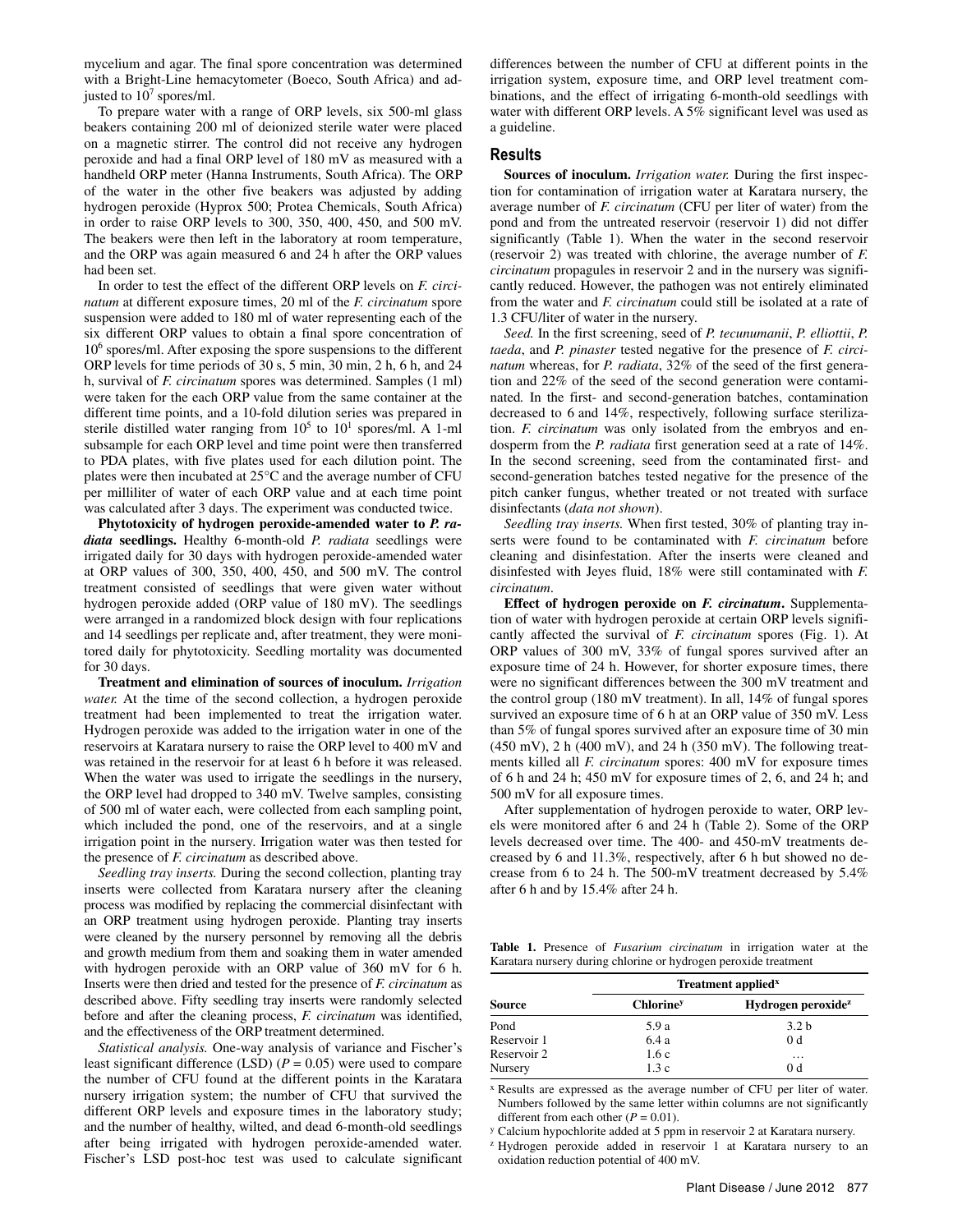**Phytotoxicity of hydrogen peroxide-amended water to** *P. radiata* **seedlings.** Six-month-old *P. radiata* seedlings were significantly affected by hydrogen peroxide-amended water (Table 3). For the control treatment (180 mV), 92.9% of plants remained healthy without any signs of phytotoxicity or wilting symptoms throughout the trial. In contrast, all seedlings irrigated with water with an ORP of 500 mV were dead within 30 days. Most (89.3%) of the seedlings were killed when irrigated with water with an ORP of 450 mV. After 30 days of irrigation, there were no significant differences in the number of dead, wilted, and healthy seedlings between the control treatment (180 mV) and the 300-, 350-, and 400-mV treatments. In addition, none of the plants irrigated with water with these ORP values showed signs of browning or chemically burned needles. Although the differences were not significant, seedlings died in the 350- and 400-mV treatments.

**Treatment and elimination of sources of inoculum in Karatara nursery.** To disinfest the irrigation water at Karatara nursery, hydrogen peroxide was added to an ORP value of 400 mV and it was retained for 6 h in the reservoirs. These conditions were chosen based on the results obtained under laboratory conditions, showing that this treatment was not phytotoxic for the seedlings (Table 3) and that a treatment of 400 mV for an exposure time of 6 h was sufficient to kill all *F. circinatum* spores (Fig. 1). This treatment completely eliminated *F. circinatum* from the irrigation water in both the reservoirs and the nursery (Table 1), showing that the treatment implemented in this study was very effective in sanitizing irrigation water.

We modified the cleaning process of the planting tray inserts by cleaning them in water supplemented with hydrogen peroxide at an ORP value of 360 mV for an exposure time of 6 h. In all, 18% of the inserts before cleaning were contaminated with *F. circinatum* while none of the inserts after cleaning were contaminated, showing that the cleaning process implemented in this study was very efficient in sanitizing seedling tray inserts.

In addition, no phytotoxicity was observed in the nursery, and establishment of mycorrhizae on *P. radiata* roots and root health returned to normal, based on visual observation, compared with the severe damage observed to pine roots and the detrimental effects on mycorrhizae following chlorine treatment of the irrigation water that was used previously to this study in the nursery.

Clean irrigation water in combination with *F. circinatum*-free planting tray inserts reduced losses in the nursery to insignificant levels, and losses of pine seedlings after field transplanting were minimized by 2008 (Table 4). This is in contrast to the substantial losses experienced in the nursery in 2003, 2004, 2005, 2006, and 2007 (Table 4).



**Fig. 1.** Effect of different oxidation reduction potentials (ORPs) and exposure times on the survival of spores of *Fusarium circinatum*. Mean values were calculated for the average number of CFU from six plates per treatment.

The first introduction of *F. circinatum* into a South African forestry nursery approximately two decades ago left the local forestry industry with a significant challenge: eradicate the pathogen from this nursery or face the possible spread of the fungus to other nurseries and forestry plantations with highly susceptible *Pinus* spp. (37). The pathogen was not eradicated and has since spread to almost all forestry nurseries in the country and, recently, to plantations, presumably because of the movement of infected planting material and equipment between nurseries and into plantations (9). In this study, *F. circinatum* contamination was reduced to insignificant levels in a forestry nursery that was severely affected by the pitch canker fungus. The reduction in disease incidence was the result of a relatively simple strategy: identification of the primary sources of inoculum and elimination of these sources with a sanitation process that is effective, affordable, and environmentally sound.

The irrigation water and planting tray inserts served as important sources of inoculum of *F. circinatum* in Karatara nursery. Despite treatment with chlorine and other disinfectants tested in the Karatara nursery, the pitch canker pathogen was never eliminated from the water and tray inserts and could, therefore, serve as inoculum to infect healthy pine seedlings. In addition, chlorine treatment severely damaged roots and mycorrhizae. By supplementing irrigation water with hydrogen peroxide to raise the ORP level to 400 mV for 6 h, *F. circinatum* was successfully eliminated from irrigation water without damaging the seedlings. In fact, this treatment resulted in normal establishment of mycorrhizae, which may have contributed to the successful establishment of nursery plants in the field, even under conditions of severe drought stress (*unpublished*). Hydrogen peroxide-amended water also was successfully used to eliminate the pathogen from contaminated planting tray inserts when an ORP of 360 mV was used for 6 h. Because the inserts were allowed to dry before planting, this level of ORP did not have any negative effect on newly planted seedlings.

Table 2. Changes in oxidation reduction potential (ORP) of hydrogen peroxide-amended water over time

|                            | <b>ORP</b> level (mV) |            |  |
|----------------------------|-----------------------|------------|--|
| Original ORP level $(mV)z$ | After 6 h             | After 24 h |  |
| Nontreated                 | 183                   | 231        |  |
| 300                        | 302                   | 316        |  |
| 350                        | 344                   | 339        |  |
| 400                        | 376                   | 375        |  |
| 450                        | 399                   | 401        |  |
| 500                        | 473                   | 423        |  |

<sup>z</sup> Nontreated water did not receive any hydrogen peroxide and had a final ORP level of 180 mV as measured with a handheld ORP meter. The ORP of the water in the other five beakers was adjusted by adding hydrogen peroxide in order to raise ORP levels to 300, 350, 400, 450, and 500 mV. The beakers were then left in the laboratory at room temperature, and the ORP was again measured 6 and 24 h after the ORP values had been set.

**Table 3.** Phytotoxicity of seedlings of *Pinus radiata* following seed treatment with hydrogen peroxide-amended water at different oxidation reduction potentials (ORPs) after 30 days

|                   | Incidence on seedlings $(\%)^y$ |        |                  |  |
|-------------------|---------------------------------|--------|------------------|--|
| ORP level $(mV)z$ | Dead                            | Wilted | <b>Healthy</b>   |  |
| Nontreated water  | 0c                              | 5.4 a  | 92.9a            |  |
| 300               | 0 <sub>c</sub>                  | 7.1a   | 92.9a            |  |
| 350               | 8.9c                            | 0a     | 91.1 a           |  |
| 400               | 1.8c                            | 3.6a   | 92.9a            |  |
| 450               | 89.3 <sub>b</sub>               | 5.4 a  | 5.3 <sub>b</sub> |  |
| 500               | 100 a                           | 0a     | 0 <sub>b</sub>   |  |

<sup>y</sup> Numbers followed by the same letter are not significantly different from

each other ( $P = 0.01$ ).<br><sup>z</sup> Nontreated water did not receive any hydrogen peroxide and had a final ORP level of 180 mV.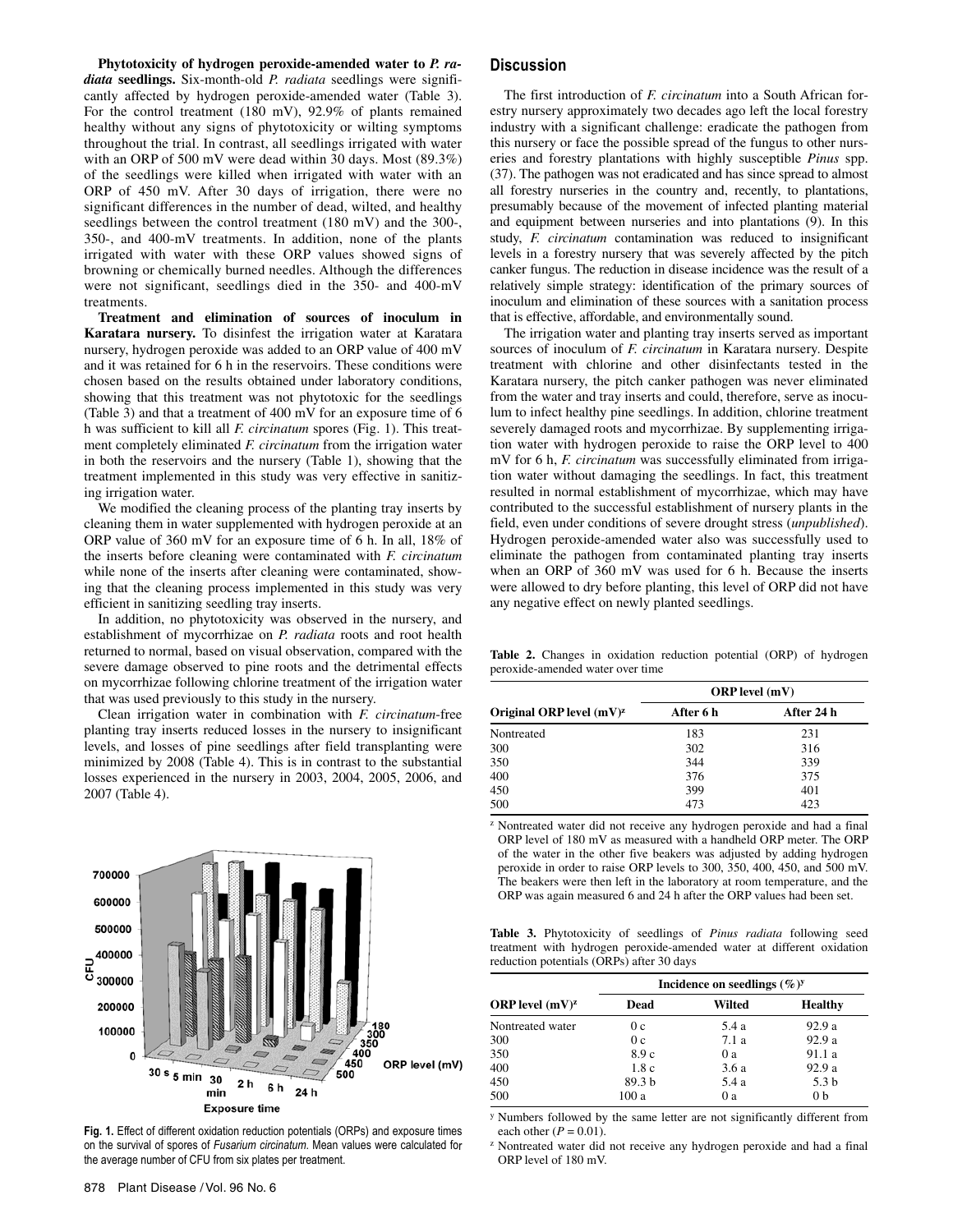The two seed batches (*P. radiata* first and *P. radiata* second generation) investigated in this study initially tested positive for the presence of *F. circinatum*. Because surface sterilization substantially reduced the number of contaminated seed, *F. circinatum* is believed to be more commonly found on the seed surface than inside the seed coat or the endosperm or embryo. Spores of *F. circinatum* on the seed coat are known to be the result of the deposition of airborne spores (34,35). Why no contamination was found when these seed batches were again tested 7 months later is unknown. Although surface disinfestation of *P. radiata* seed from infested seed orchards near Karatara nursery may reduce or destroy *F. circinatum*, it is advised that seed from orchards free of pitch canker be used for planting in the nursery because it is known that affected orchards may be a source of seed contamination (10).

ORP-based methods have been successfully used to kill deleterious microorganisms in different food-processing environments. For instance, chlorine dioxide has been used to adjust the ORP level of water to treat *Salmonella* spp. on alfalfa seed and sprouts (22), and the use of chlorine, bromine, ozone, sodium, calcium hypochlorite, or hydrogen peroxide has been proposed for the elimination of *Pythium* spp. from irrigation water (29). Hydrogen peroxide has previously been used for the disinfestation of human pathogens such as *Escherichia coli* and *Salmonella* spp. (23). The current study, to our knowledge, is the first report on the use of hydrogen peroxide and ORP to disinfest irrigation water and plant inserts in a nursery environment.

The use of hydrogen peroxide to raise the ORP of water provides an efficient, affordable, and safe option for nursery sanitation. Hydrogen peroxide is less expensive than chlorine and measuring the ORP of irrigation water is a simple procedure that can easily be done using a handheld device. Furthermore, ORP is not affected by pH and measures the activity of the specific disinfectant being used without interacting with the water constituents (29). The chemical is noncorrosive and is rapidly broken down to harmless water and oxygen (13,32). The irrigation system at Karatara nursery has the required design for the use of hydrogen peroxide to alter the ORP of the water, in that water can be treated in a reservoir before it is sprayed onto the seedlings. Apart from its antimicrobial properties, hydrogen peroxide is known to induce plant defense responses (21).

The elimination of the pitch canker fungus in the Karatara nursery cannot be attributed only to the introduction of ORP treatment for sanitation purposes but also may involve other integrated disease management strategies implemented over time. The improvement of nursery hygiene and the treatment of fungal gnats and their larvae that can act as potential vectors of *F. circinatum*, or as

wounding agents, might have contributed to the lower disease incidence. Recovery of the seedling root systems and recolonization by mycorrhizal fungi after the termination of the chlorine treatment of water also may have contributed to better protection against plant pathogens and better survival during field planting (3,8). A more in-depth study is required to investigate aerial inoculum and the role it plays in the contamination of *Pinus* seedlings in the nursery. Spores could originate from within the nursery itself or they could come from plantations in the surrounding area, where the pitch canker fungus is known to be active. Therefore, a strategy whereby all seedlings and trees with pitch canker symptoms in the vicinity of the nursery should be removed must be considered. There may also be multiple means by which the pathogen survives; for instance, in or on dead plant material and contaminated soil debris in or around the nursery (11,15). The source of the water contamination also should be determined. It is possible that spores were blown into the pond that serves as the main water source to the nursery or into the Karatara River, from which water is pumped into the pond. The Karatara River flows through a forestry area where pine pitch canker is known to occur.

The first step in preventing the widespread introduction of *F. circinatum* into forestry plantations in South Africa will be to eliminate the pathogen from all forestry nurseries in South Africa. This can be achieved by proper sanitation practices and the use of clean seed, water, soil, and planting pots. In this regard, the findings of the current study can make a major contribution to managing the pitch canker fungus in South Africa and elsewhere. In addition, nurseries should neither be near infected trees nor use seed coming from infected trees. The role of fungus gnats in the etiology of the disease should be elucidated, and the insects should be controlled (20). Finally, all *Pinus* spp. grown in South Africa, as well as clonal families and hybrids, should be screened for resistance to *F. circinatum*.

### **Literature Cited**

- 1. Aegerter, B. J., and Gordon, T. R. 2006. Rates of pitch canker induced seedling mortality among *Pinus radiata* families varying in levels of genetic resistance to *Gibberella circinata* (anamorph *Fusarium circinatum*). For. Ecol. Manage. 235:14-17.
- 2. Anonymous, 2002. *Fusarium circinatum* in pine nurseries: A guide to appropriate management strategies. Tree Protective Corporate Program pamphlet. Forestry and Agricultural Biotechnology Institute (FABI). http://www.up.ac.za/academic/fabi/tpcp/pamphlets/fusarium.
- 3. Azcon-Aguilar, C., and Barea, J. M. 1996. Arbuscular mycorrhizas and biological control of soil-borne plant pathogens—an overview of the mechanisms involved. Mycorrhiza 6:457-464.
- 4. Blakeslee, G. M., Dorset, R. D., and Oak, S. W. 1979. Inoculum dispersal of the pine pitch canker fungus (*Fusarium moniliforme* var. *subglutinans*).

**Table 4.** Losses of *Pinus radiata* seedlings in Karatara nursery from 2003 to 2010

|      | P. radiate seedlings <sup>z</sup> |             |                |                                                                                                                                                                                                                                                |
|------|-----------------------------------|-------------|----------------|------------------------------------------------------------------------------------------------------------------------------------------------------------------------------------------------------------------------------------------------|
| Year | <b>Planted</b>                    | <b>Died</b> | Death $(\% )$  | <b>Remarks</b>                                                                                                                                                                                                                                 |
| 2003 | 1.576.428                         | 370,266     | 23.5           | Mortality in 2003 attributed to poor seed germination. No action taken.                                                                                                                                                                        |
| 2004 | 2,279,627                         | 415,170     | 18.2           | Mortality in 2004 attributed to poor seed germination. No action taken.                                                                                                                                                                        |
| 2005 | 2,543,792                         | 751,650     | 29.5           | Mortality in 2005 resulted in investigation. Causal agent identified a <i>F. circinatum</i> .<br>Nursery hygiene upgraded; chlorine introduced as water treatment. Very high field mortality.                                                  |
| 2006 | 2,711,384                         | 595,640     | 22.0           | Continued high mortality in 2006 resulted in further investigation. Nursery hygiene was upgraded,<br>and chlorine concentration increased. Additional investigation on role of fungal gnats. Complaints<br>about field mortality by growers.   |
| 2007 | 298,400                           | 75,950      | 25.5           | High mortality rate in 2007 still contributed to F. circinatum. P. radiata replaced by P. elliottii in<br>nursery. War on fungal gnats. Complaints about field mortality.                                                                      |
| 2008 | 2,900,366                         | Insig.      | $\overline{0}$ | Fewer losses of seedlings in 2008 due to chlorine treatment and growing of P. elliottii seedlings.<br>Clients are happier with seedlings, but a significant reduction of mycorrhizae on roots.<br>First report of pitch canker in plantations. |
| 2009 | 3,038,338                         | Insig.      | $\theta$       | Change chlorine treatment to ozone and peroxide. Losses of P. radiata seedlings very low in 2009.<br>Field losses less than 2%. Clients happy with seedlings.                                                                                  |
| 2010 | 2,596,164                         | Insig.      | $\mathbf{0}$   | ORP treatment optimized in 2010. Very few losses of P. radiata in nursery.<br>Clients extremely happy with almost no losses in field, despite severe drought.<br>Significant increase of mycorrhizae on roots.                                 |

<sup>z</sup> Notes provided by nurserymen at Karatara nursery, South Africa. Insig. = insignificant losses, indicating that losses were considered by nurserymen to be too few to document.